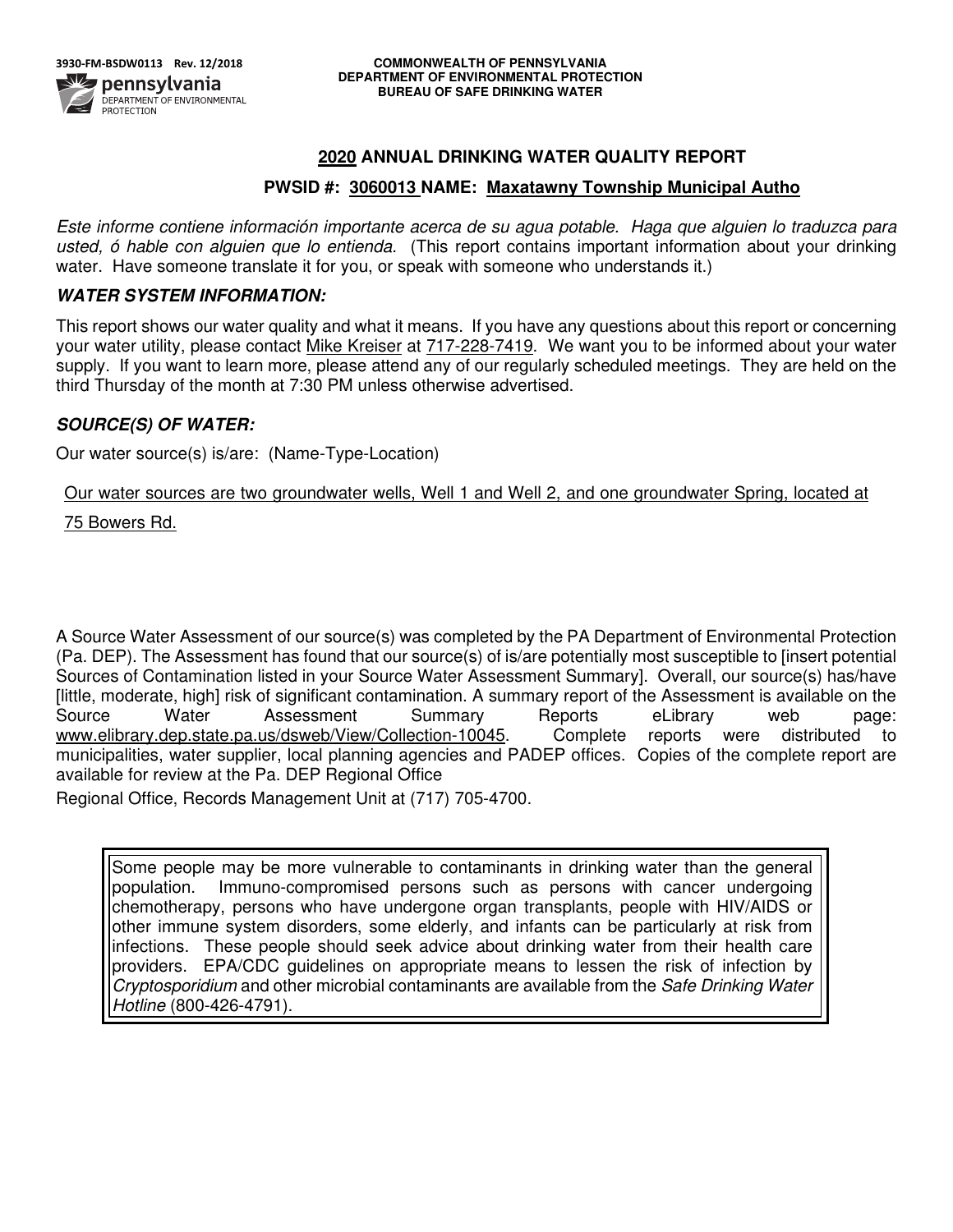# *MONITORING YOUR WATER:*

We routinely monitor for contaminants in your drinking water according to federal and state laws. The following tables show the results of our monitoring for the period of January 1 to December 31, 2020. The State allows us to monitor for some contaminants less than once per year because the concentrations of these contaminants do not change frequently. Some of our data is from prior years in accordance with the Safe Drinking Water Act. The date has been noted on the sampling results table.

# *DEFINITIONS:*

Action Level (AL) **-** The concentration of a contaminant which, if exceeded, triggers treatment or other requirements which a water system must follow.

Maximum Contaminant Level (MCL) - The highest level of a contaminant that is allowed in drinking water. MCLs are set as close to the MCLGs as feasible using the best available treatment technology.

Maximum Contaminant Level Goal (MCLG) - The level of a contaminant in drinking water below which there is no known or expected risk to health. MCLGs allow for a margin of safety.

Maximum Residual Disinfectant Level (MRDL) - The highest level of a disinfectant allowed in drinking water. There is convincing evidence that addition of a disinfectant is necessary for control of microbial contaminants.

Maximum Residual Disinfectant Level Goal (MRDLG) - The level of a drinking water disinfectant below which there is no known or expected risk to health. MRDLGs do not reflect the benefits of the use of disinfectants to control microbial contaminants.

Minimum Residual Disinfectant Level (MinRDL) - The minimum level of residual disinfectant required at the entry point to the distribution system.

Level 1 Assessment – A Level 1 assessment is a study of the water system to identify potential problems and determine (if possible) why total coliform bacteria have been found in our water system.

Level 2 Assessment – A Level 2 assessment is a very detailed study of the water system to identify potential problems and determine (if possible) why an E. coli MCL violation has occurred and/or why total coliform bacteria have been found in our water system on multiple occasions.

Treatment Technique (TT) - A required process intended to reduce the level of a contaminant in drinking water.

 $Mrem/year = millirems per year (a measure of$ radiation absorbed by the body)

 $pCi/L$  = picocuries per liter (a measure of radioactivity)

 $ppb =$  parts per billion, or micrograms per liter (μg/L)

 $ppm =$  parts per million, or milligrams per liter  $(mq/L)$ 

 $ppq =$  parts per quadrillion, or picograms per liter

 $ppt =$  parts per trillion, or nanograms per liter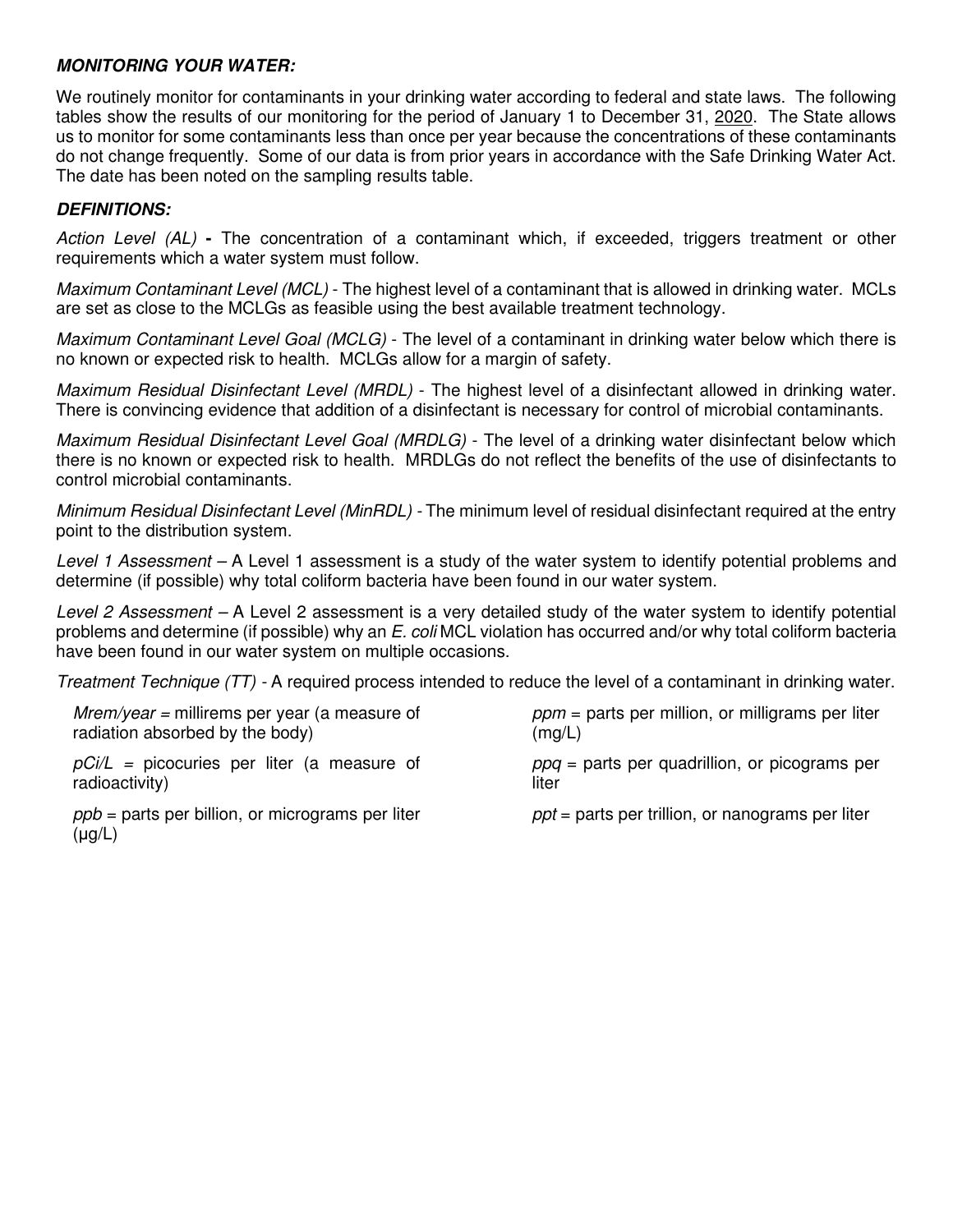

### **3930-FM-BSDW0113 Rev. 12/2018 COMMONWEALTH OF PENNSYLVANIA DEPARTMENT OF ENVIRONMENTAL PROTECTION BUREAU OF SAFE DRINKING WATER**

# *DETECTED SAMPLE RESULTS:*

| <b>Chemical Contaminants</b>                   |                                             |                      |                          |                               |              |                       |                         |                                                                                                                         |
|------------------------------------------------|---------------------------------------------|----------------------|--------------------------|-------------------------------|--------------|-----------------------|-------------------------|-------------------------------------------------------------------------------------------------------------------------|
| <b>Contaminant</b>                             | <b>MCL in</b><br><b>CCR</b><br><b>Units</b> | <b>MCLG</b>          | Level<br><b>Detected</b> | Range of<br><b>Detections</b> | <b>Units</b> | <b>Sample</b><br>Date | <b>Violation</b><br>Y/N | Sources of<br>Contamination                                                                                             |
| Nitrate                                        | 10                                          | 10                   | 3.99                     | 3.73-3.99                     | ppm          | 4/22/2020             | N                       | Runoff<br>from<br>fertilizer<br>use;<br>Leaching<br>from<br>septic<br>tanks,<br>sew-age; Erosion<br>of natural deposits |
| Haloacetic<br>Acids                            | 60                                          | N/A                  | 8.62                     | $2.01 - 8.62$                 | ppb          | 8/13/2018             | N                       | By-product<br>οf<br>drinking<br>water<br>disinfection                                                                   |
| <b>TTHMS</b><br>[Total<br>trihalomethane<br>sl | 80                                          | N/A                  | 16                       | $3.4 - 16$                    | ppb          | 8/13/2018             | N                       | By-product<br>0f<br>drinking<br>water<br>disinfection                                                                   |
| Chlorine                                       | $MRDL =$<br>4                               | <b>MRDLG</b><br>$=4$ | 1.19                     | $0.35 - 1.19$                 | ppm          | 05/2020               | N                       | additive<br>Water<br>control<br>to<br>used<br>microbes                                                                  |

\*EPA's MCL for fluoride is 4 ppm. However, Pennsylvania has set a lower MCL to better protect human health.

| <b>Entry Point Disinfectant Residual</b> |                                                   |                                    |                               |              |                       |                         |                                             |  |
|------------------------------------------|---------------------------------------------------|------------------------------------|-------------------------------|--------------|-----------------------|-------------------------|---------------------------------------------|--|
| <b>Contaminant</b>                       | <b>Minimum</b><br>Disinfectant<br><b>Residual</b> | Lowest<br>Level<br><b>Detected</b> | Range of<br><b>Detections</b> | <b>Units</b> | <b>Sample</b><br>Date | <b>Violation</b><br>Y/N | Sources of<br>Contamination                 |  |
| Chlorine                                 | 0.40                                              | 0.4                                | $0.4 - 2.54$                  | ppm          | 4/13/2020             |                         | Water additive used to<br>control microbes. |  |

| <b>Lead and Copper</b> |                             |             |                                      |              |                                              |                         |                                        |  |
|------------------------|-----------------------------|-------------|--------------------------------------|--------------|----------------------------------------------|-------------------------|----------------------------------------|--|
| <b>Contaminant</b>     | <b>Action</b><br>Level (AL) | <b>MCLG</b> | 90 <sup>th</sup> Percentile<br>Value | <b>Units</b> | # of Sites Above<br><b>AL of Total Sites</b> | <b>Violation</b><br>Y/N | Sources of<br>Contamination            |  |
| Lead                   | 15                          | 0           | 8                                    | ppb          | 0/5                                          | N                       | Corrosion of<br>household<br>plumbing. |  |
| Copper                 | 1.3                         | 1.3         | 1.155                                | ppm          | 1/5                                          | N                       | Corrosion of<br>household<br>plumbing. |  |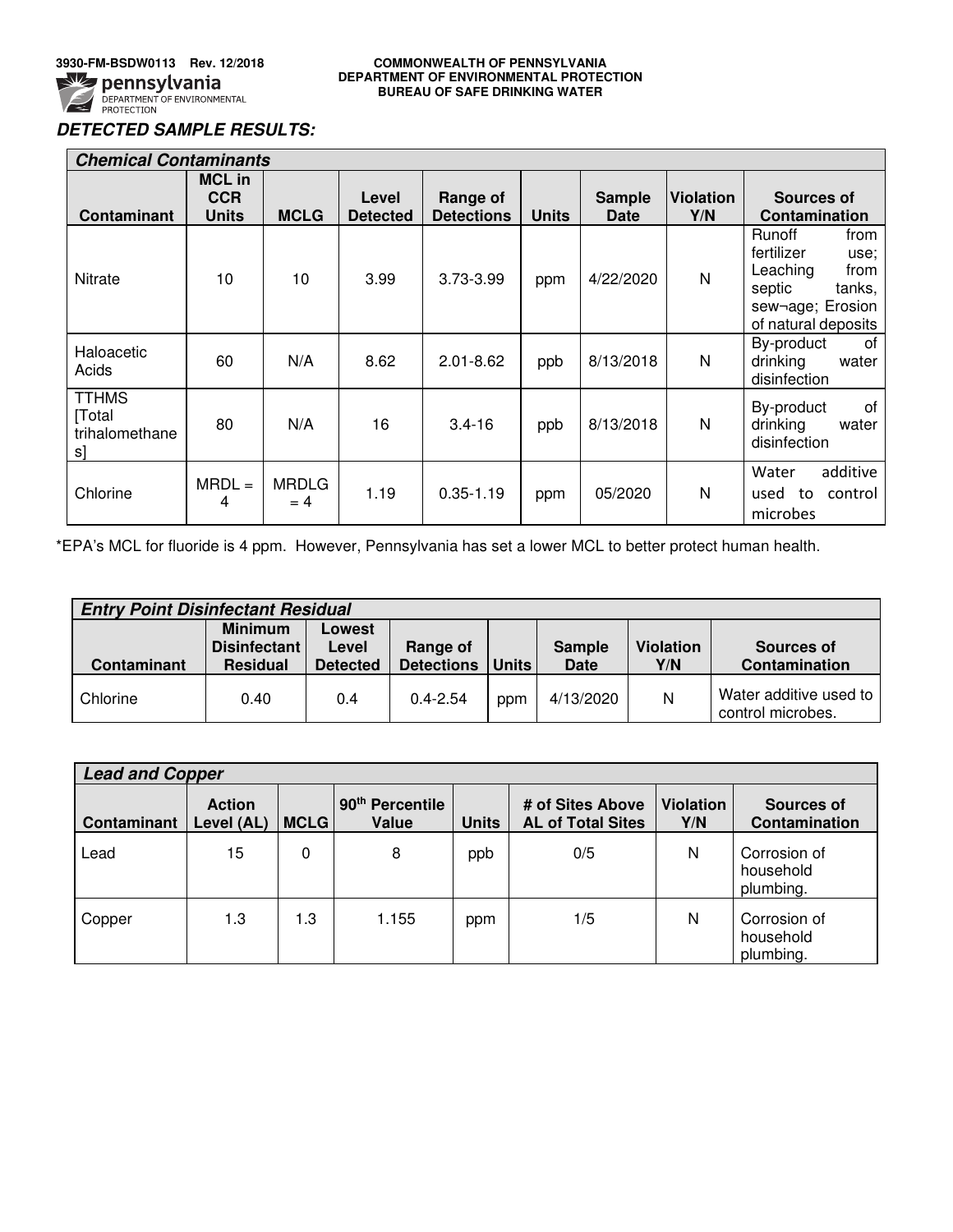

### **3930-FM-BSDW0113 Rev. 12/2018 COMMONWEALTH OF PENNSYLVANIA DEPARTMENT OF ENVIRONMENTAL PROTECTION BUREAU OF SAFE DRINKING WATER**

| Microbial (related to Assessments/Corrective Actions regarding TC positive results) |                                                                                                                                                                                          |             |                                                                                                                                        |                         |                                             |  |  |  |
|-------------------------------------------------------------------------------------|------------------------------------------------------------------------------------------------------------------------------------------------------------------------------------------|-------------|----------------------------------------------------------------------------------------------------------------------------------------|-------------------------|---------------------------------------------|--|--|--|
| <b>Contaminants</b>                                                                 |                                                                                                                                                                                          | <b>MCLG</b> | Assessments/<br><b>Corrective Actions</b>                                                                                              | <b>Violation</b><br>Y/N | Sources of<br>Contamination                 |  |  |  |
| <b>Total Coliform</b><br>Bacteria                                                   | Any system that has<br>failed to complete all the<br>required assessments or<br>correct all identified<br>sanitary defects, is in<br>violation of the treatment<br>technique requirement | N/A         | See detailed<br>description under<br>"Detected<br><b>Contaminants Health</b><br>Effects Language<br>and Corrective<br>Actions" section |                         | Naturally present<br>in the<br>environment. |  |  |  |

| Microbial (related to E. coli) |                                                                                                                                                                                                                                                                                         |             |                                                                                                                                   |                         |                                           |
|--------------------------------|-----------------------------------------------------------------------------------------------------------------------------------------------------------------------------------------------------------------------------------------------------------------------------------------|-------------|-----------------------------------------------------------------------------------------------------------------------------------|-------------------------|-------------------------------------------|
| <b>Contaminants</b>            | <b>MCL</b>                                                                                                                                                                                                                                                                              | <b>MCLG</b> | <b>Positive Sample(s)</b>                                                                                                         | <b>Violation</b><br>Y/N | Sources of<br>Contamination               |
| E. coli                        | Routine and repeat<br>samples are total<br>coliform-positive and<br>either is E. coli-positive<br>or system fails to take<br>repeat samples<br>following E. coli-<br>positive routine sample<br>or system fails to<br>analyze total coliform-<br>positive repeat sample<br>for E. coli. | $\Omega$    |                                                                                                                                   |                         | Human and<br>animal fecal<br>waste.       |
| <b>Contaminants</b>            | <b>TT</b>                                                                                                                                                                                                                                                                               | <b>MCLG</b> | Assessments/<br><b>Corrective Actions</b>                                                                                         | <b>Violation</b><br>Y/N | <b>Sources of</b><br><b>Contamination</b> |
| E. coli                        | Any system that has<br>failed to complete all<br>the required<br>assessments or correct<br>all identified sanitary<br>defects, is in violation<br>of the treatment<br>technique requirement                                                                                             | N/A         | See description<br>under "Detected<br><b>Contaminants Health</b><br><b>Effects Language</b><br>and Corrective<br>Actions" section |                         | Human and<br>animal fecal<br>waste.       |

| <b>Raw Source Water Microbial</b> |             |                                                 |              |                         |                                     |  |  |  |
|-----------------------------------|-------------|-------------------------------------------------|--------------|-------------------------|-------------------------------------|--|--|--|
| <b>Contaminants</b>               | <b>MCLG</b> | Total # of<br><b>Positive</b><br><b>Samples</b> | <b>Dates</b> | <b>Violation</b><br>Y/N | Sources of<br>Contamination         |  |  |  |
| E. coli                           |             |                                                 |              |                         | Human and<br>animal fecal<br>waste. |  |  |  |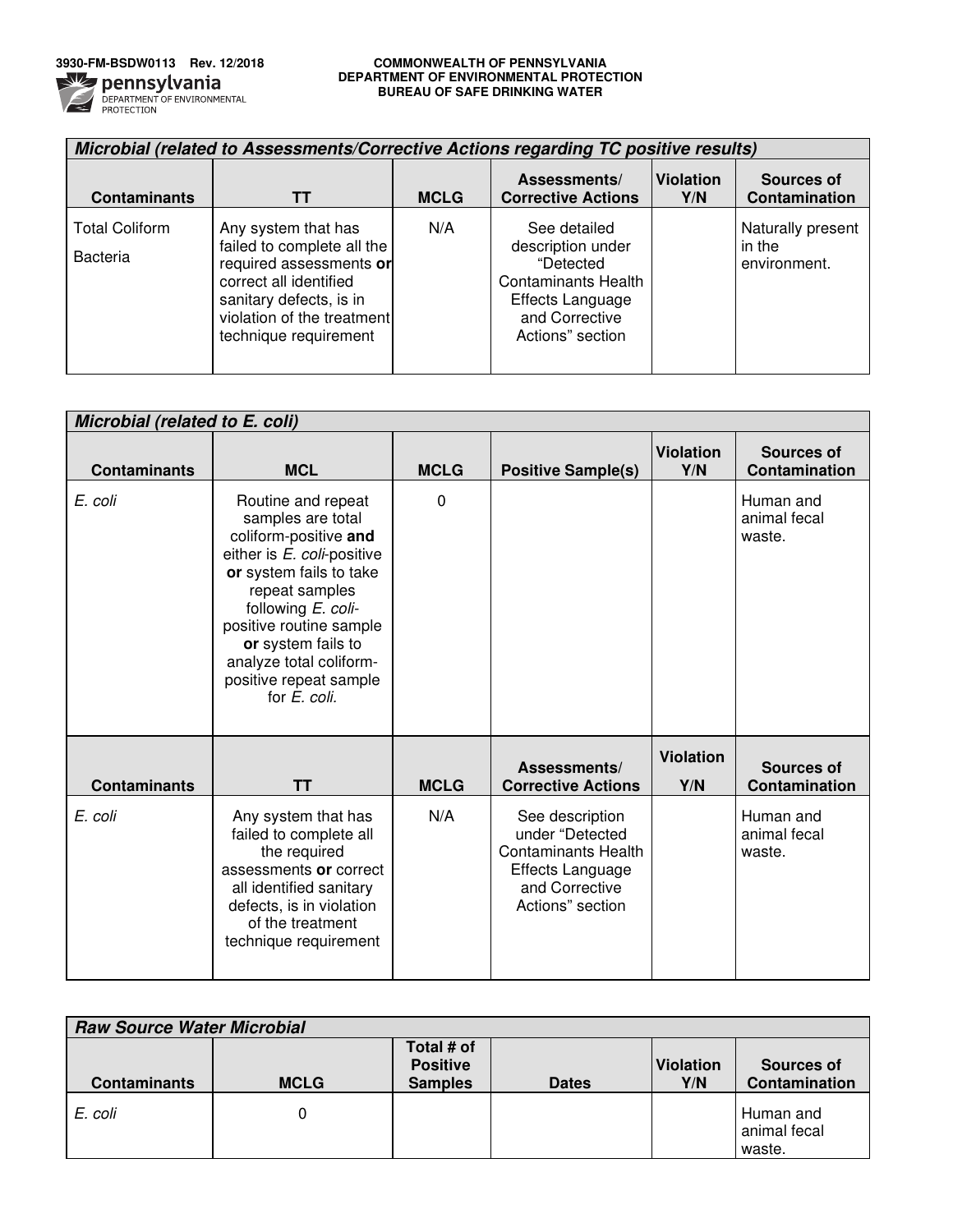# *DETECTED CONTAMINANTS HEALTH EFFECTS LANGUAGE AND CORRECTIVE ACTIONS:*

# *OTHER VIOLATIONS:*

## *EDUCATIONAL INFORMATION:*

The sources of drinking water (both tap water and bottled water) include rivers, lakes, streams, ponds, reservoirs, springs and wells. As water travels over the surface of the land or through the ground, it dissolves naturallyoccurring minerals and, in some cases, radioactive material, and can pick up substances resulting from the presence of animals or from human activity. Contaminants that may be present in source water include:

Microbial contaminants, such as viruses and bacteria, which may come from sewage treatment plants, septic systems, agricultural livestock operations, and wildlife.

- Inorganic contaminants, such as salts and metals, which can be naturally-occurring or result from urban stormwater run-off, industrial or domestic wastewater discharges, oil and gas production, mining, or farming.
- Pesticides and herbicides, which may come from a variety of sources such as agriculture, urban stormwater runoff, and residential uses.
- Organic chemical contaminants, including synthetic and volatile organic chemicals, which are by-products of industrial processes and petroleum production, and can also come from gas stations, urban stormwater runoff, and septic systems.
- Radioactive contaminants, which can be naturally-occurring or be the result of oil and gas production and mining activities.

In order to ensure that tap water is safe to drink, EPA and DEP prescribes regulations which limit the amount of certain contaminants in water provided by public water systems. FDA and DEP regulations establish limits for contaminants in bottled water which must provide the same protection for public health.

Drinking water, including bottled water, may reasonably be expected to contain at least small amounts of some contaminants. The presence of contaminants does not necessarily indicate that water poses a health risk. More information about contaminants and potential health effects can be obtained by calling the Environmental Protection Agency's Safe Drinking Water Hotline (800-426-4791).